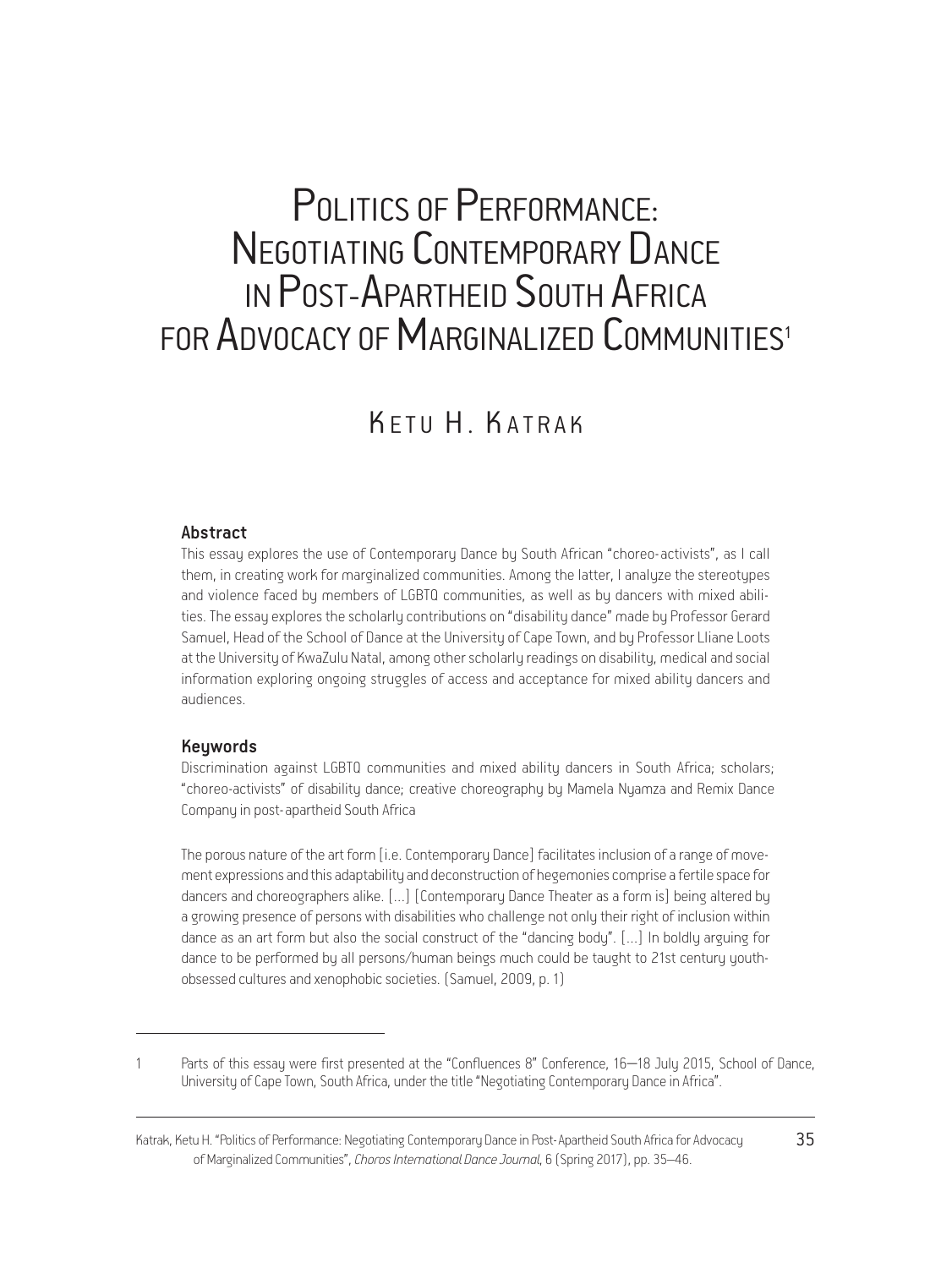The construction of normative perfect moving bodies has been about excluding a body living with disability; now, critical Contemporary Dance has had to heed the agenda of truly democratizing who can dance and what a dancer should look like. Not all dance education is about creating theatre dancers but rather, too, that the ability to dance and move can become one of the fundamental rights of freedom of expression that all learners should access. (Loots, 2015, p. 9)

Marginalized communities such as the disabled in post-apartheid South Africa use Contemporary Dance / Creative Dance as a preferred form. In this essay, I discuss the potency of this form for the disabled, and the advocacy work of choreo-activists, as I term them. Although South Africa's young democracy (since 1994) guarantees rights of sexual orientation and equal access to the physically challenged, the realities on the ground are strikingly different. I argue that African Contemporary Dance Theater, with its openness of movement vocabularies, provides effective and affective tools of advocacy for artists, choreographers, and socially engaged scholars to challenge stereotypes of the disabled and the sexually "deviant" among LGBTQ communities (the acronym LGBTQ includes lesbian, gay, bisexual, transgender, and queer). Further, such representations participate in creating a socially just environment that recuperates the denuded humanity of marginalized groups and accepts them as artists.

Gerard Samuel's advocacy work in disability dance uses "creative dance as the methodology for disability dance […]. Dance became a mediator where disabled dance and mainstream performance dance began to bump and intertwine" (Samuel, 2012, p. 128). The emphasis is not on training and technique but rather on self-expression and communication of a myriad of stories told from the point of view of the disabled. Award-winning black choreographer Mamela Nyamza argues against violence directed at lesbians in a collaborative work, *I Stand Corrected* (with UK-based Mojisola Adebayo), which critiques homophobia and challenges the horrific phrase "corrective rape" used to "justify" male violence in raping and murdering lesbians in order to "correct" them. Both Samuel and Nyamza use the multidisciplinary form of Contemporary African Dance Theater, which brings together the verbal, kinetic, and aural in affective performances.

Gerard Samuel, a South African of Indian descent (of the 4th generation) who grew up outside Durban, has several "firsts" in his life and career. He was the first "colored" person to learn ballet, his passion since he was a young boy, during apartheid with its racial structure of white, black, and the colored as the middle, buffer zone. Currently, he is the first colored South African to be appointed Head of the School of Dance at the University of Cape Town (UCT), where he has augmented the curriculum to include Disability Dance Studies.

#### Contemporary African Dance

Contemporary Dance and, within Contemporary Dance, the delineation of "Creative Dance" provide the space and freedom to explore the body's movement potential, including its limits for different body types. Such an avenue is more open-ended than the strictures of any classical form such as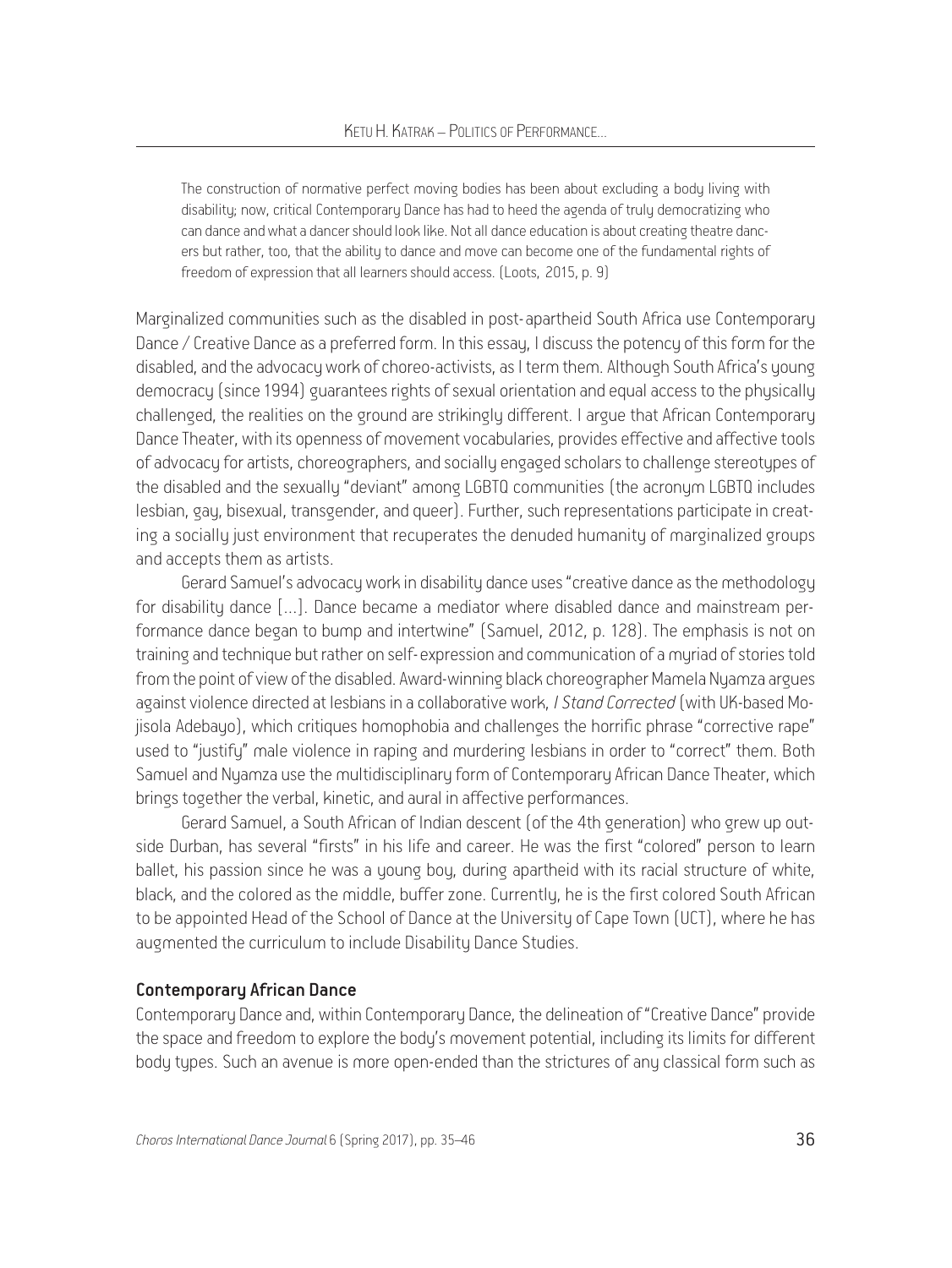ballet, which has strict regimes of movement, not open to adaptation for differently able bodies. As Gerard Samuel (2007, p. 139) remarks: "Disability dance has the unique power to reposition contemporary theatre dance notions."

In the South African context, with its colonial and apartheid legacies, unconscious norms that still prefer the normative, thin ballet body prevail. As Juanita Finestone argues effectively in her MA mini-thesis entitled *The Politics and Poetics of Choreography: The Dancing Body in South African Dance* (1995), postmodernism that favors multiplicity over unitary (such as a "common" identity in the "rainbow nation"), that fragments rather than unifies identities, that challenges debilitating binaries (inherited from Western epistemologies) of high/low art or, to extend this, the able/disabled, offers useful avenues for choreographers to explore. "Postmodern choreographic strategies," Finestone (1995, p. 2) points out, are useful "for formulating and articulating new dance directions in South Africa". Contemporary Dance in this context welcomes a palimpsest of various vocabularies and welcomes different body types to experiment with movement and music. Finestone's distinction between "the social body" and "the dancing body" is useful to discuss marginalized bodies – blacks, disabled, lesbians. As Finestone (ibid.) suggests, it is useful to "demystify and deconstruct […] previous *official* representations of the dancing body".

Since marginalized communities – disabled and LGBTQ – favor Contemporary Dance in their work, it is important to discuss its history in the South African context, especially the Contemporary Dance Conference hosted by JOMBA! in August 2004 in Durban. What changes/continuities do we observe from 2004 to 2015? Lliane Loots, Lecturer at the University of KwaZulu Natal and Artistic Director of Flatfoot Dance Company, continues to be a powerful advocate for the marginalized in her spearheading training programs for disadvantaged children and youth, and in her choreographic work for the Company. In speaking of Contemporary Dance, it is important, as Loots argues in her article in *Agenda* (2015), to seek alternatives to canonic and received notions of Modern/Contemporary Dance from the global North following pioneers such as Graham and Cunningham. Loots probes methodologies appropriate for the global South and the South African context, when, even in post-apartheid times, class often supersedes race. It is crucial not to be "homogenized" in universal, i.e. Western, notions of dance but to remain rooted in South African local issues such as poverty, HIV/AIDS, unequal gender norms under traditional patriarchy, and rigid roles for boys and girls.

In a useful article entitled "Under Fire: Defining a Contemporary African Dance Aesthetic – Can it be Done?" (about the JOMBA! 2004 conference) Gilbert Douglas et al. (2006) remark: "Practitioners from around Africa engaged powerfully" with this topic. "Their discussion revealed mostly divergent, occasionally intersecting and often heated opinions on the issue, clearly indicating that the notion of what constitutes an African Contemporary Dance aesthetic is highly contested" (ibid., p. 103). Sichel (ibid., p. 109) quotes Gregory Maqoma's remark that "each choreographer and artist has a responsibility of cultural translation to mediate but not be swallowed up". Several participants spoke of researching their own indigenous traditions, creating a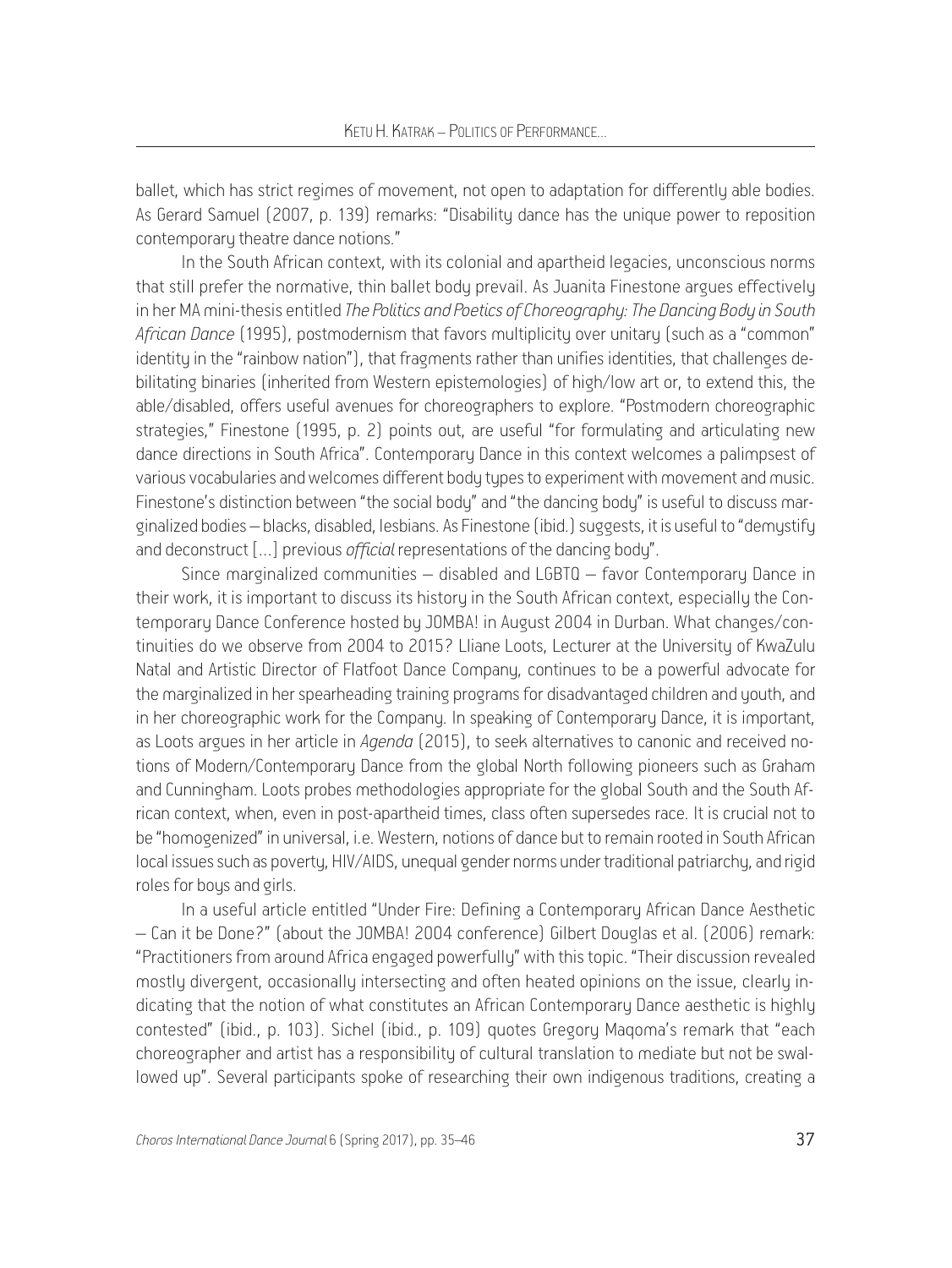"new body language", even being open to borrowing/appropriating styles from other places while keeping their own identity and integrity. Some speakers connected the word "contemporary" to our present technological age. While some embraced the word "African", others wanted to be regarded as "artists" who could belong anywhere. There is an overt or unspoken expectation that, even while doing "Contemporary Dance", a dancer must show that s/he is influenced by "traditional dance". Or else, one might be accused of truing to be a European. Augusto Cuvilas (ibid., p. 107) expressed discomfort with the designation "African Dance", since which Africa and which Africans are included in that? Also in talking of Contemporary Dance, he asks if one "is talking of technique or stule or aesthetics" (ibid.).

Another conundrum was that, if "Contemporary Dance" is associated with the West, and with modern dance, how could this be brought together with indigenous African traditional dance with its own techniques? Would this endeavor end up as another form of colonization? If traditional and contemporary were "fused", would the African identity of dance be lost? Would this only become another expression of what Zakhele Mhlongo (ibid., p. 112) describes as "conforming to the universal aesthetic of Contemporary Dance"?

In a review of Lliane Loots and Miranda Young-Jehangeer's edited volume, *African Contemporary Dance? Questioning Issues of a Performance Aesthetic for a Developing and Independent Continent*, Vasu Reddy (2007, p. 117) astutely points out "the essential ambiguity" of the title. Does the title point to "a type of dance practice" or does it express "resistance […] to any fixed, redetermined classification"? Does "African Contemporary Dance" point to "the ontology and epistemology" of this genre? Does the question mark after African Contemporary Dance register "possible fault lines"? Reddy (ibid.) points out that participants emphasize the interface between their contexts and their creative work, which share a symbiotic relationship. In the myriad ways that African Contemporary Dance can be delineated, in its postcolonial context, this style is "characterized by hybridity (emphasis on appropriation, assimilation, synthesis and questioning)" (ibid., p. 118). While there can hardly be consensus on a single or even a set of definitions of African Contemporary Dance, it is significant to continue critical reflection of both theory and practice that blends both personal experience and testimony with political and cultural analyses. It is important, as Reddy (ibid., p. 120) notes, to "rethink and conceptualize African Contemporary Dance in nonessentialist frameworks that open up stimulating interpretative modalities focused on a rich, engaging and creative performance project".

I now turn to the use of Contemporary African Dance Theater by marginalized communities, disabled and LGBTQ, who continue to face the harsh realities of race with attendant inhumane degradation faced particularly by blacks during and after apartheid. In South Africa's young democracy (since 1994) the Constitution guarantees rights to all its citizens of diverse races, ethnic groups, sexual orientations, and physical abilities (categories that are not even mentioned in the Constitutions of other African nations). However, the road to full recognition and equal access for blacks, the disabled, and the LGBTQ communities is a long and difficult one even though the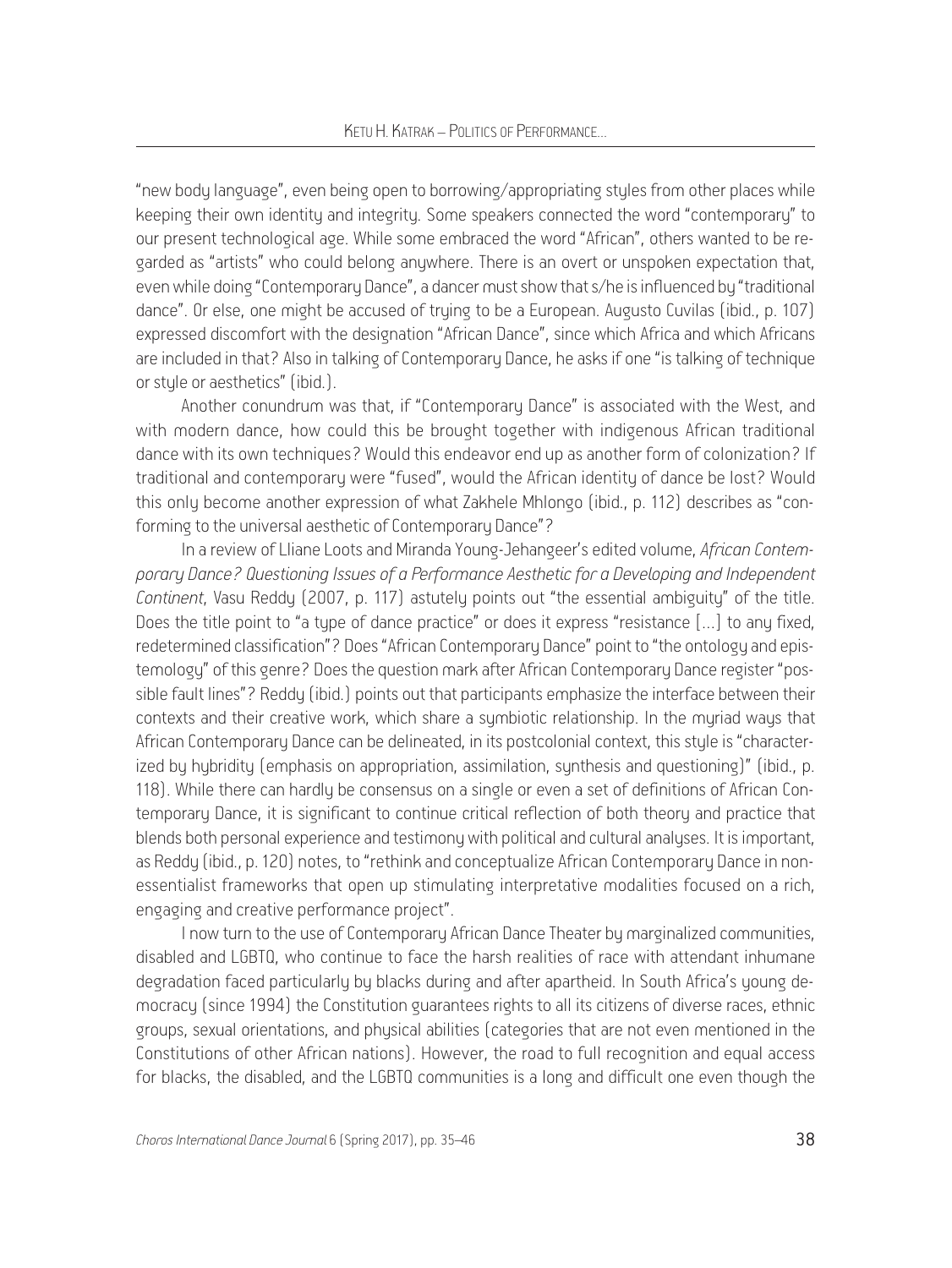Department of Education's White Paper (2001) states that "inclusive education" (or "integrated education") for "the disabled and the able-bodied is part of a human rights culture" in South Africa. As Gerard Samuel (2012, p. 139) remarks, "[i]n South Africa's fledgling democracy, the reprioritizing of disability within the human rights debate meant that through Creative Dance, the voice of the disabled could be heard". Similarly, Lliane Loots (2009, n.p.) advocates in agreement with "radical education theorist Paula Freire, [who] offers alternative waus of imagining a localized education paradigm that allows for the agenda of growing people rather than […] Northern-based economic and social agendas – and indeed, dance practices". Further, Loots (ibid.) points out that "in post-apartheid South Africa education divisions are no longer along race lines but still exist in terms of class and what school you are able to access or afford to attend. Often township schools (for example) are still beleaguered by poorly trained teachers and no cultural programmes due to funding cuts". Above all, I agree with Loots that dance education is less about "a well-pointed foot" but about "this agenda of 'growing people'; that education and pedagogy should be about [as Freire puts it] 'becoming more fully human'. […] Dance education can become a site of activism for rethinking who we are both locally and globally and what we are worth" (ibid.).

## Sexual orientation: Marginalization and violence against LGBTQ communities

Art has developed me, and opened a totally different book for me to explore the impossible, which is now possible. […] I love my art [dance] because we have this powerful tool that speaks to all without a word. Giving back to the community is helping those that come from where I come from [Gugulethu, Cape Town], and showing them that this art […] can heal a lot of them that are born out of issues just like myself. (Nyamza cited in Brand South Africa, 2011)

Mamela Nyamza, winner of South Africa's prestigious 2011 Standard Bank Young Artist Award Winner for Dance, grew up in the 1980s in Gugulethu, Cape Town. She was born on 22 September 1976 (the historic year of the Soweto student uprising) into a large family, and connected with dance from a young age as a means to understand the world around her. At age 8, in 1984, as apartheid's racist policies were being increasingly challenged, Nyamza started ballet classes at the Zama Dance School in Gugulethu with a white Jewish woman, Arlene Westergaard. She then completed a national Diploma in Ballet at the Pretoria Technikon Dance Department in Pretoria.<sup>2</sup> Like other black women aspiring to become ballet dancers, Nyamza also faced the usual prejudices of not having a thin body type, nearly a compulsory requirement for female ballet dancers.

<sup>2</sup> I rely on prominent South African arts critic and journalist Adrienne Sichel's unpublished essay, "Legacies of Violence/Art Resolution: Mamela Nyamza and Fellow Trailblazers" (2014), for biographical details on Nyamza. I am grateful to Sichel for sharing a copy of her essay with me.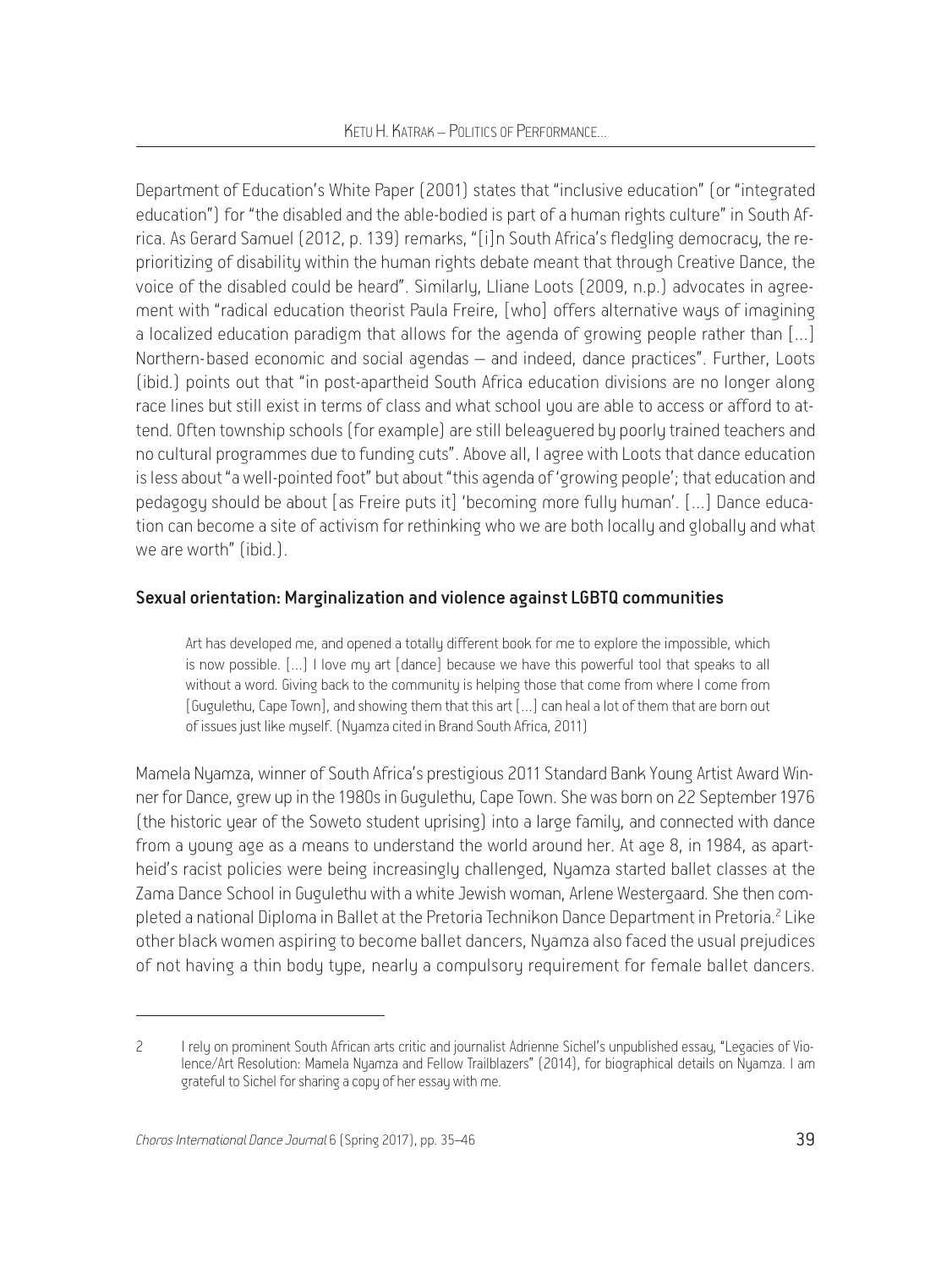Nyamza's yearlong fellowship at the Alvin Ailey Dance Company in New York City was significant in validating her black female body in the ballet studio.

Nyamza, like choreo-activist Gerard Samuel, is committed to community educational work through dance. She has been project coordinator for the University of Stellenbosch's Project Move 1524, which uses dance movement therapy to educate and demonstrate on issues relating to HIV/AIDS, domestic violence and drug abuse. She believes passionately in empowering youth through dance training, from teaching ballet in Mamelodi to doing volunteer work at Thembalethu Day School for the Disabled.

Nuamza's own mother was raped and killed, a horrifuingly scarring experience for the daughter. She began to use her autobiographical material as she developed her own strong, unique signature style. "After my mother died," remarks Nyamza (2009, n.p.), "I could feel her in my dreams telling me to use my dance to tell real stories. I also later came out of the closet and I started experiencing discrimination in society and that's when I thought, 'you know, I'm an artist, so let me be the voice that addresses all these issues'." Nyamza remarks (ibid.) that she had "forced" herself "to live the model life women are expected to have, that of getting married and having a child. But I realized I was not myself […] I came out as a lesbian and left my husband for a woman. [...] Since then I blossomed into the artist I have always wanted to be".

Nyamza describes *I Stand Corrected* (her collaborative work with Modisola Adebayo) as "dark strange, witty, and absurd". The piece evokes issues of homophobia and rape via layered movement, props, and symbolic gestures.<sup>3</sup> Adrienne Sichel, prominent South African arts critic, in her aforementioned essay "Legacies of Violence" (2014, n.p.) comments on this work as "a passionate response to an epidemic of rape and murder in South Africa". A real event – the gruesome murder of a lesbian woman whose body was dumped into a garbage bin – provided urgency and inspiration for *I Stand Corrected*. Nyamza plays the murdered woman who returns to her female lover after her death to "correct herself". According to Sichel (ibid.), "*I Stand Corrected* weaves a theatrical spell through a fractured, dramatic narrative which succinctly choreographs an epitaph for ordinary people textured with love, pain, loss, brutality and dignity […] a landmark dance theatre work which marries the skills, experience, sensitivity, sensuality and artistry of two African artists – a theatre director, actor and playwright and an uncompromising dancer and choreographer. The final message is love is stronger than death" (ibid.).

### Disability Dance

Let me begin this section with an example of how Contemporary Dance movement, its free and "porous" nature, to use Samuel's word quoted in the epigraph, along with its use of music and rhythm, provides an artistic avenue for differently able dancing bodies to express themselves

<sup>3</sup> A short trailer of this work is available on YouTube: https://www.youtube.com/watch?v=DWpcpCym-RY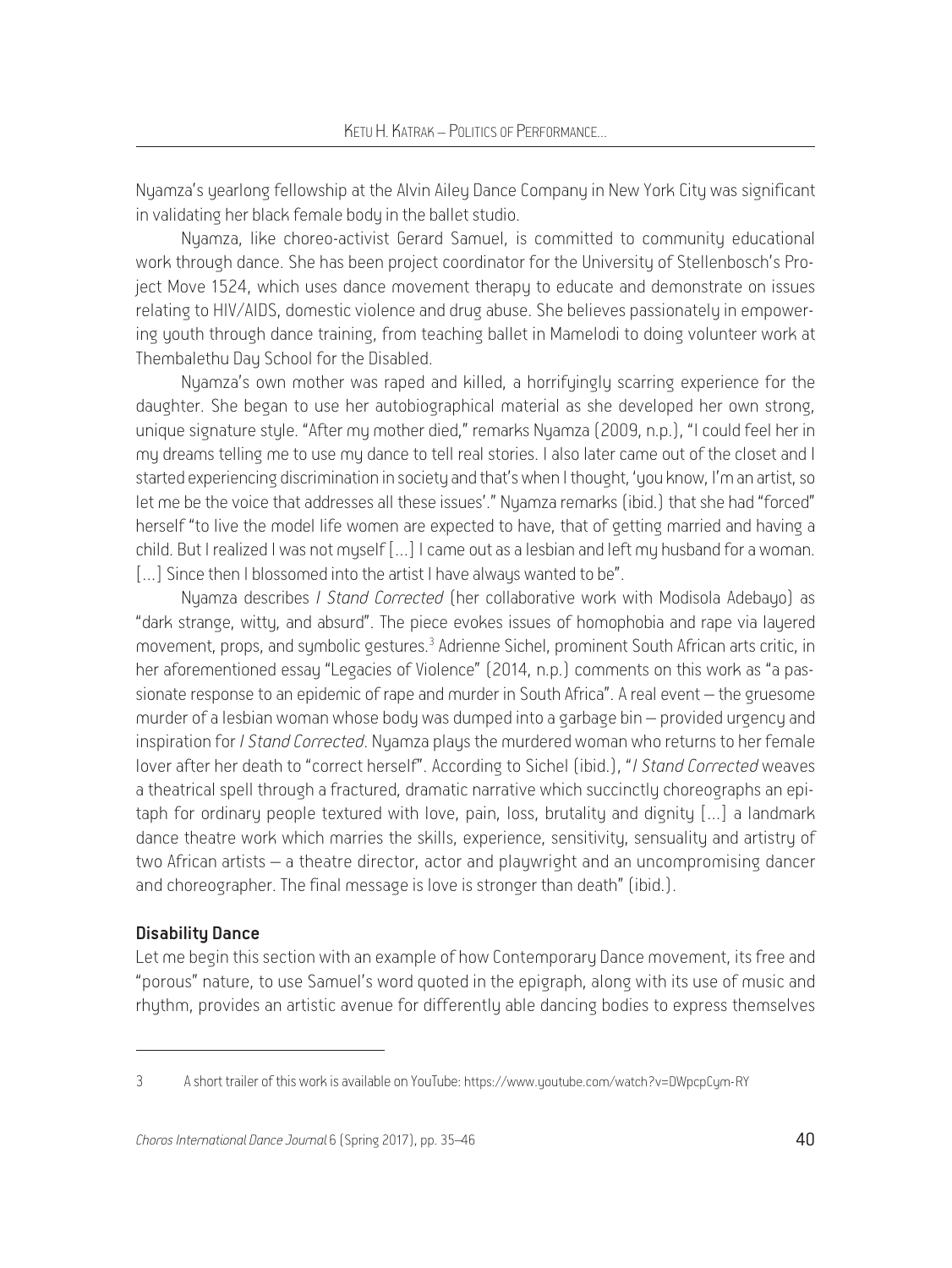as dancers and as full human beings. As Coralie Valentun (2015) remarked in her paper presented at the SDHS/CORD Conference in Athens, Greece, "[d]isability expands the possibilities of dance. […] Disability creates new possibilities in dance choreography [in which] the vocabulary of movement is radically expanded". Further, Valentyn (ibid.) regards "integrated dance as making new meaning in South Africa where new identities can be imagined". Disability Dance enables viewers to challenge ideas around bodies and abilities, accepting the fact that not all bodies are perfect. It is equally a challenge for able-bodied dancers to learn how to work with the differently able. The able-bodied dancers need training, flexibility, and reciprocity, not simply sympathy. They have to rethink what dance is, and to transform their normative aesthetic responses.

Also, at the 2015 SDHS/CORD Conference, Professor Lisa Doolittle of the University of Alberta shared her experiences of running an "All Abilities" rather than a "Mixed Abilities Class" (Paper presentation). Doolittle (2015) renamed the category of the "disabled" as dancers "with" and dancers "without", in fact making the able-bodied carry the negative connotation rather than the ones "with". Students "with and without", as Doolittle noted, omitting the word "disability", created a work entitled *Unlimited Party*, inviting the audience to enter what Doolittle called "a new conceptual terrain" that created a sense of inclusion with 7 simple works: "May I please have this dance?" High-class ballroom dance expectations were deconstructed as differently able bodies moved on stage, "demonstrating their limitlessness". This work activated empathy rather than sympathy in positively affective ways. Rather than a charity model, the audience was inspired to rediscover how social justice projects involve the whole community.

This is reminiscent of John Mthethwa's "perseverance over a 20-year period" in using "ballroom dance, arguably one of the most codified forms", as Gerard Samuel (2012, pp. 136–137) comments, "to provide for the physical and social upliftment of the disabled in KwaMashu and Umlazi (the black townships which surround Durban)".

In Cape Town, Remix Dance Project (since 2000) has accomplished its mission of including differently able dancers in highly evocative Contemporary Dance choreographies. Loots (2015, p. 4) describes Remix's work with different bodies as "its impulse towards a type of visceral democracy that honours difference, be this racial, gendered, or disabled". Award-winning choreographers like Nicola Visser and Malcolm Black of Remix "argue for legitimacy of the disabled as dancer and valued human being" and assert the subversive quality of their work. As the first and one of the longest-standing integrated dance companies in the country, Remix seeks, through its work, to educate and challenge attitudes and policies that concern the disabled with programs of high artistic excellence. In particular, social and cultural attitudes towards dance, gender and disability within the dance world are tackled. Their mission is "to strive to create innovative dance theatre performance and education programmes that bring together people with different body histories, body types and abilities" (cited in Loots, 2015, p. 4). Great emphasis is placed on audience development in the disabled communities where transport is difficult and where a culture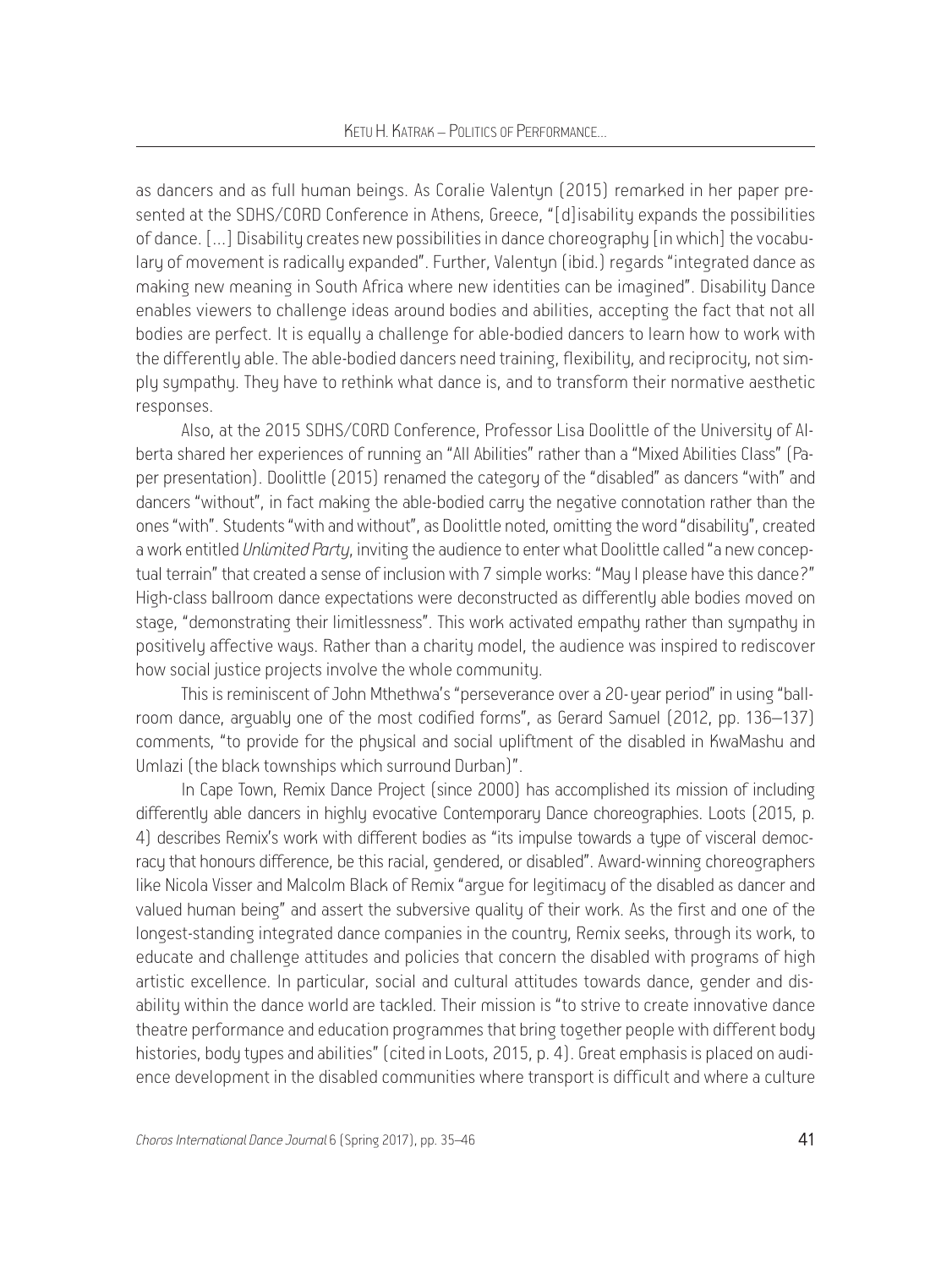of watching theatre and dance still needs to be fostered in all South African sectors. Remix continues to pioneer innovative productions and collaborations.

Similar to Remix's mission, UK-based Jasmine Pasch recognizes that teaching dance to the physically challenged is one task; equally important is "to open the minds of able-bodied people to what (the disabled) are capable of" (cited in Samuel, 2012, p. 132). Samuel (ibid.) remarks that "in 1996, Jasmine Pasch, a unique dance teacher working with disabled youth, was arguably the first to encourage expression of the latent dance within disabled children that emerged on Durban's opera stage".

I shall now discuss one of Remix's works (available on YouTube), *On Your Island Does the Night Fall Later?*, with dancers Nicola Visser and Malcolm Black, the latter in a wheelchair. This was presented in 2001 at the prestigious FNB Dance Umbrella in Johannesburg. When both dancers are on the floor, there is a sense of equality between the two differently able bodies. The upper body of the male dancer in wheelchair begins to imitate the standing female dancer. As the wheelchair spins, there is a sense of motion as the able-bodied dancer runs around the wheelchair. At one point, the wheelchair tilts and is balanced at a diagonal. The shadows on the wall make both figures larger than life. The able-bodied Nicola sits on top of the male body in the wheelchair. As the male in the chair gently pushes her off, he demonstrates physical strength and agency. She approaches him and drags him down to the floor, and the two bodies are on top of each other. Such creative expression makes audiences look at rather than look away, as often happens when encountering someone in a wheelchair or with a visible disability. "Looking away from people who make us uncomfortable," remarks Rosemarie Garland-Thomson (2009, p. 83), "differs from granting them visual anonymity. Looking away is an active denial of acknowledgment rather than the tacit tipping of one's hat to ordinary fellow citizens expressed in simply not noticing one another. Looking away is […] a deliberate obliteration of personhood."

Similar to Remix's mission and values, Gerard Samuel advocates for able-bodied and disabled dancers to work together. Samuel has worked with disabled children in Europe who receive more state funding than in South Africa. In Denmark, Samuel has pioneered several integrated disability arts programs, most notably *Who Says, The Ugly Duckling?*, for three years, in collaboration with educationist Lene Bang-Larsen of Klubvest, Albertslund, Denmark. *Who Says, The Ugly Duckling?* was created in an after-care center for the mentally handicapped from ages 13–20. Five episodes of *The Ugly Duckling* explored notions of the insider/outsider for the disabled using the popular Hans Christian Anderson stories for improvisation. "I have purposefully," remarks Samuel (2009, p. 3), "set out to make works that are socially engaging – that do not ask for the sympathy vote nor are about insipid fairies dancing in the glen. These dances hopefully reposition a 'black is beautiful' and 'the disabled is beautiful' consciousness. As the voice of these dancers matured, these new dance (his)tories saw an increasing acceptance of these differently-abled/otherly-shaped bodies as out and proud dancers who had something of significance to say."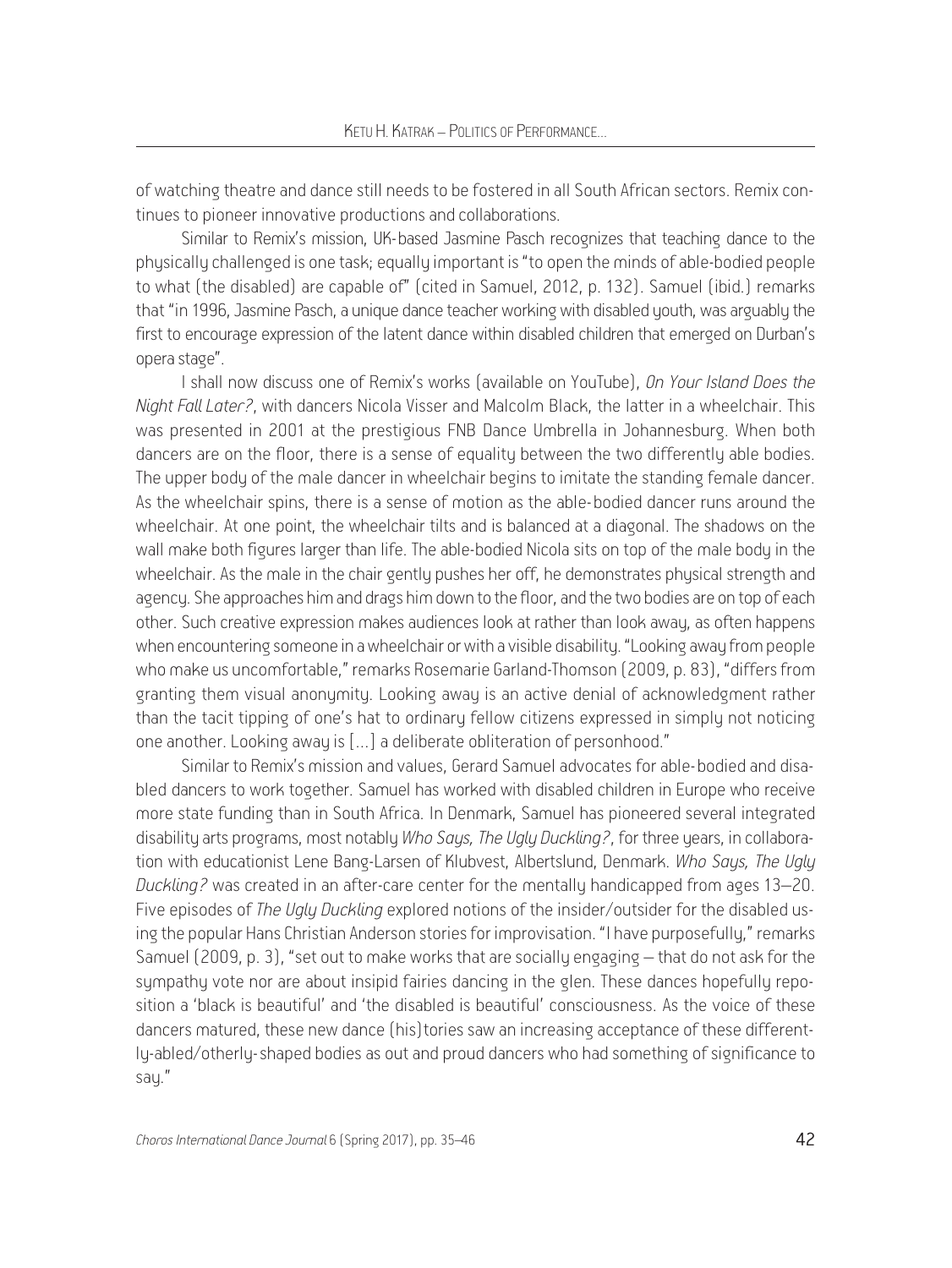Speaking from the South African context, Samuel (ibid., p. 2) remarks that society views "a person with disabilities as deviant, separates 'them' from 'our' society (sic) and inflates the position of power and superiority for able-bodied, white and female persons". Additionally, South Africa's apartheid system validated ballet as norm, and as performed by perfect, thin bodies. Samuel (cited in Loots, 2015, p. 9) points out that disabled people face barriers to arts training, funding and "inclusion of disabled community's contribution of artistic product as work".

Samuel's significant advocacy as choreo-activist and scholar for the disabled in South Africa includes his work (before he assumed his position as Head of the School of Dance at UCT) as Education Officer within communities and in schools around Durban alwaus striving to integrate rather than segregate the disabled in "Special Needs" programmes that, though well-meaning, perpetuate social stigma. As noted in *Durban Arts* (1998), "[t]eachers of the disabled have been involved in skills workshops and dance courses in creative developmental movement hosted by the Playhouse Company whose education and development dance coordinator Gerard Samuel has been working with 90 pupils from nine schools in the greater Durban area. They will present their shared dance works" entitled *Journeys in Dance* and *Dance Dreams* at the Playhouse Theater in Durban.

Samuel has also written several important scholarly essays in this field, such as "Undressing the (W)rapper: Disability Dance" (2007), in which he asks *why* Disability Dance is *not* considered dance. How are dance forms judged consciously or subconsciously against the norm of the "perfect" ballet body to which several large black women and most disabled people cannot belong? How can negative stereotypes of differently able people as stupid, dunce, moron, retard – "corrosive labeling", profoundly damaging for anyone's self-respect, be challenged? For the disabled, or the physically challenged, or the differently able – a "constant adaptation" of this category, remarks Samuel (ibid., p. 138), is telling as struggle between negative and positive names, and worse, negative attitudes continue. As Lliane Loots (2015, p. 5) asks, "does the inclusion of the disabled body into dance result in a disruption of perceptions around who can dance or is the disabled body asked to 'transcend disability' to take on the hallowed title of 'dancer'?" Loots (ibid., p. 7) states that "what is at stake in the questions is not only audience expectations of a correct dancing body, but the very nature of dance as a form of social, sexual, political and cultural representation". As Ann Cooper Albright (cited in Loots, 2015, p. 9) notes, "insertion of bodies with real physical challenges can be extremely disconcerting to […] those who are committed to an aesthetic of ideal beauty".

Loots (ibid., p. 10) recognizes Gerard Samuel as:

Beginning to profoundly challenge audience assumptions of what constitutes a dancing body. Dance as an art form defines itself on the use of fit, able performers and has often excluded the possibility of challenging the elitism of a dance world, which demands perfect bodies.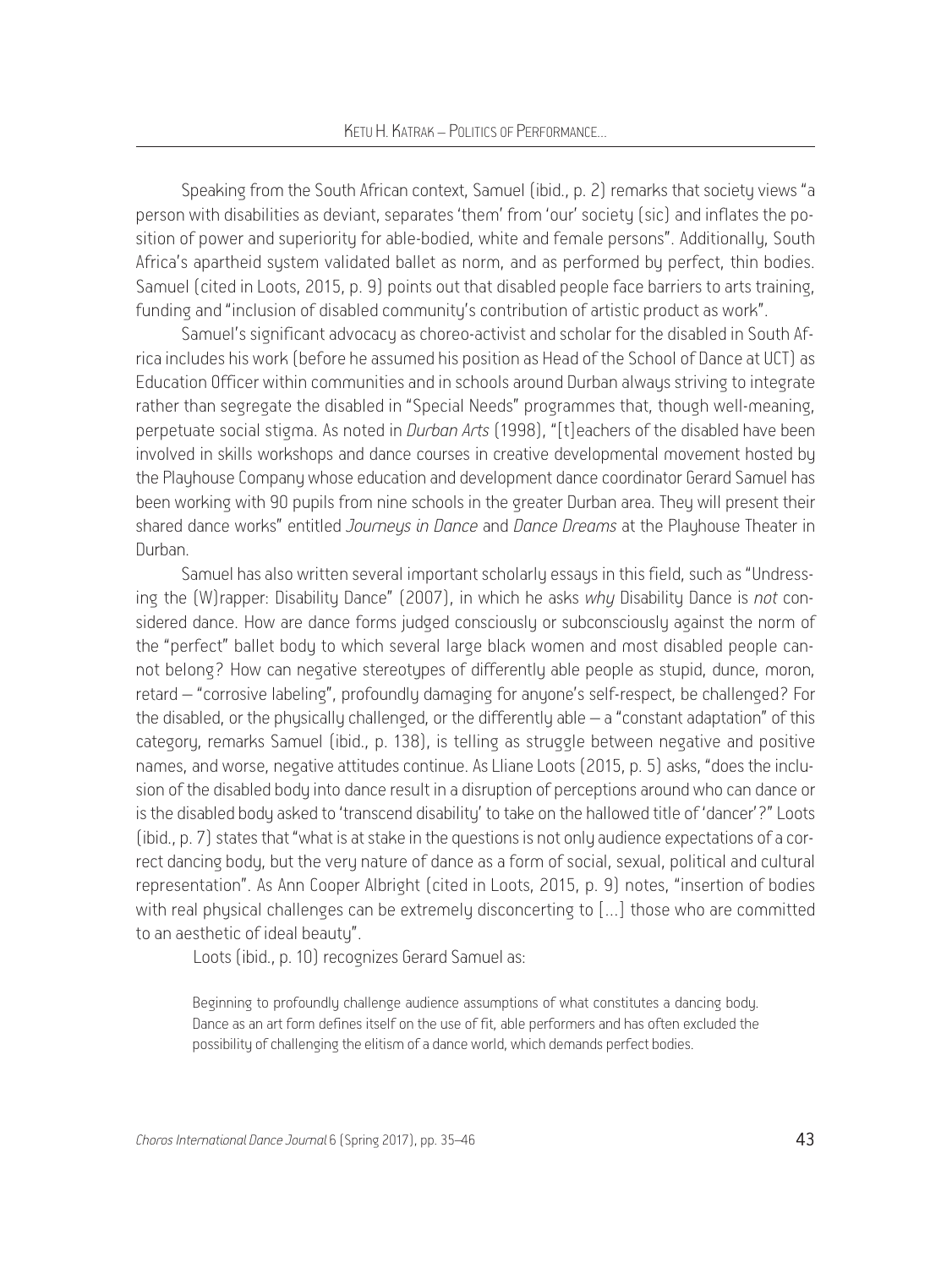Loots, Artistic Director of Flatfoot Dance Company, Durban, also manages Samuel's Durban-based LeftFeetFirst Dance Company since Samuel now lives and works in Cape Town. The very names of these dance companies critique ballet norms such as arched feet, and the notion that many people cannot dance since they supposedly have "two left feet". As Professor Sarah Cordova of the University of Wisconsin-Madison pointed out to me, the names of these companies are symbolic and resonant in advocating for the disabled. "Flatfoot Dance Company takes its name," as Loots (2009, p. 294) states, "from a race legacy that has said many black dancers cannot do certain tupes of dance forms due to a dropped arch and a 'flat foot'."

#### Social vs. medical prejudice

For the person who is defined as disabled, a constructed notion of her humanity has over many years been infested by various theoretical constructions including medical, historical, political, and I would even posit a cultural definition which could obscure her human presence as a complex dancing being. (Samuel, 2007, p. 139)

In this final section, I draw attention to the *social* rather than the *medical* difficulties that visibly disabled individuals face in daily life so as to better understand the disabled dancers on stage. In an essay entitled "Dancing Wheelchairs: An Innovative Way to Teach Medical Students about Disability" (2011, p. 886), US-based medical practitioner Johanna Shapiro notes the need to "challenge assumptions often made about individuals with disabilities, such as the inherent difficulty of their lives, their lack of sexuality, even their mobility restriction". Shapiro (ibid.) notes that "the social construction of disability" is different significantly from the medical one. The awkwardness of 'staring at' a disabled person, socially different from 'a clinical gaze', embodies how disability becomes a lens through which all aspects of a person are filtered […] especially the visibly different other". Shapiro (ibid.) also points out the "fear of contagion" as though disabled people carried an infectious disease and, hence, must not be touched. Rather, disability dance ruptures such stereotypes by showing physical connections, caring gestures, and open empathy.

Shapiro (ibid., p. 887), in response to a DVD entitled *Outside-In* made by the University of California, Los Angeles Professor Victoria Marks, which includes able-bodied and disabled in a work by AXIS Dance company (Oakland, California-based), points out an important response to judging disability dance, namely "the persistent seduction of triumphalism, the need to 'defeat' adversity". Shapiro (ibid.) continues:

I am struck by how often students glorify the skills of the disabled dancers, speaking of them as "inspiring". While given the technical and artistic expertise of the performances, such approbation is not misplaced, it also enables a discussion of how excessive admiration of individuals with disabilities can restrict their full humanity as much as denigration and avoidance.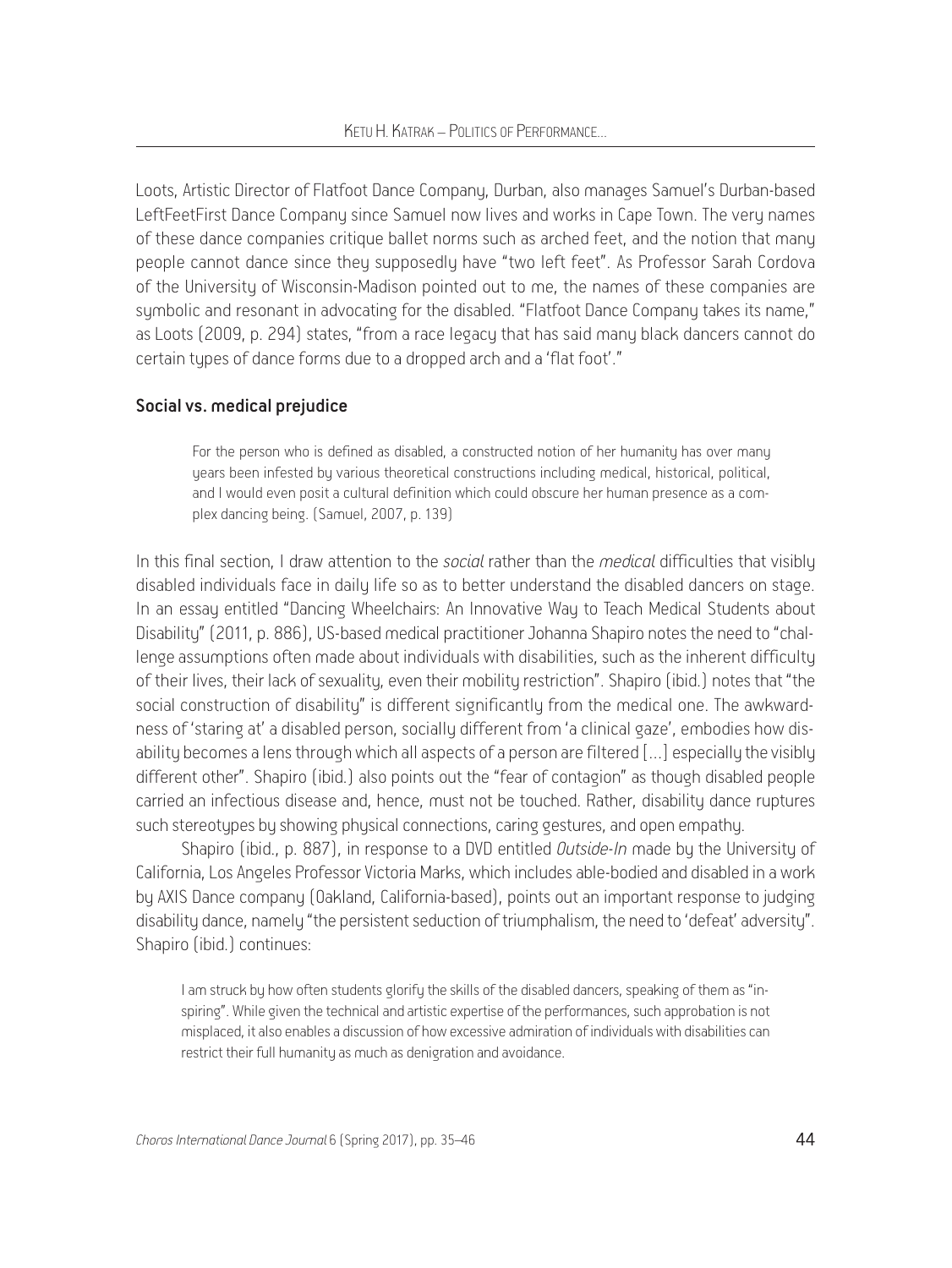"People with visible impairments," as Philip Auslander and Carrie Sandahl (2004, p. 2) remark, "almost always seem to 'cause a commotion' in public spaces." Another scholar, Bree Hadley (2014, p. 2), echoes this idea, namely that a disabled body on the street, or in a theater "becomes a spectacle". It "becomes the focus," continues Hadley (ibid.), "of more or less furtive stares as passers-by who attempt to make sense of its startling, unruly or strange corporeality. [...] [This] makes the disabled body a source of curiosity, discomfort, stigma or pity".

In conclusion, varieties of South African Contemporary Dance used by choreo-activists such as Samuel and Nyamza are, according to Samuel (2011, n.p.), "re-choreographing postapartheid society". It is crucial to tell the stories that have uet to be told and also for those stories to be heard. For Samuel, Contemporary Dance Theater in South Africa is one significant tool to rupture power relationships in dance and to work fruitfully towards full access and inclusivity of differently able human beings in post-apartheid society.

#### References

- Auslander, P. and Sandahl, C. (eds) (2004) *Bodies in Commotion: Disability and Performance*. Ann Arbor, Mich.: University of Michigan Press.
- Brand South Africa (2011) "Mamela Nyamza: The Body as Instrument" [Online]. 4 May. Available at: http://www.southafrica.info/about/arts/mamela-nyamza.htm#.VEG5KeeXszV [Accessed 16 October 2014].
- Doolittle, L. (2015) "Advocating Inclusion: Teaching, Learning and Performing Mixed Ability Dance in a Post-Secondary Fine Arts Program", SDHS/CORD Joint Conference, "Dance Advocacy in the Age of Austerity". Athens, Greece, 4–7 June 2015.
- Douglas, G., Sichel, A., Liadi, A. M., Noël, K., Danster, R., Cuvilas, A. and Linyekula, F. (2006) "Under Fire: Defining a Contemporary African Dance Aesthetic – Can it be Done?", *Critical Arts: South-North Cultural and Media Studies*, 20 (2), pp. 102–115.
- *Durban Arts* (1998) "Journeys in Dance" [Online]. July. Available at: http://www.durbanet.co.za/ darts/1998/07/dance.htm [Accessed 16 October 2014].
- Finestone, J. (1995) *The Politics and Poetics of Choreography: The Dancing Body in South African Dance*. MA thesis. Rhodes University, Faculty of Humanities, Department of Drama.
- Garland-Thomson, R. (2009) *Staring: How We Look*. Oxford: Oxford University Press.
- Hadley, B. (2014) *Disability, Public Space Performance and Spectatorship: Unconscious Performers*. Basingstoke: Palgrave Macmillan.